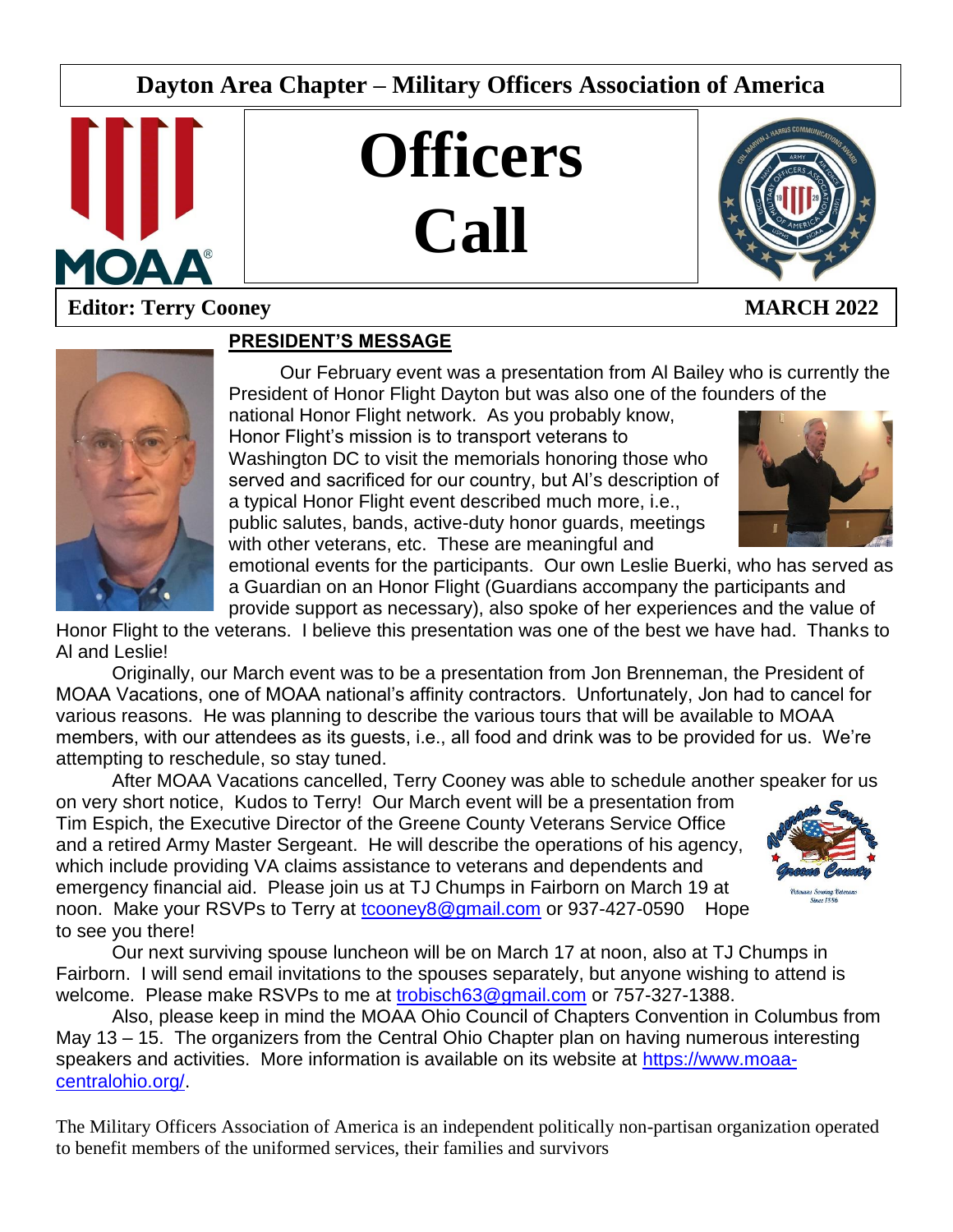Finally, I encourage everyone to visit our website at [www.daytonmoaa.weebly.com](http://www.daytonmoaa.weebly.com/) where you can find information about our organization and functions, legislative issues, as well as our current and past newsletters. Also, MOAA National's website at [www.moaa.org](http://www.moaa.org/) contains information concerning MOAA resources, member benefits, and current news/event of interest to the military community.

Tom Robisch President

### **PLAN AHEAD**

| 19 March           | 1200 Lunch at TJ Chumps - Director Greene Co. VSO |
|--------------------|---------------------------------------------------|
| 2 April            | WSU Theater – Sweet Charity 2pm                   |
| 22 May (tentative) | Clodhoppers Base Ball Game                        |
| July (Date TBD)    | Dayton Dragons Outing                             |

## **MARCH LUNCHEON - DIRECTOR CREENE CO. VETERANS SERVICE ORGANIZATION**

Join us at 1200 in TJ Chumps on 19 March for a presentation by the Greene County Veterans Service Organization. The Veterans Service Office provides VA claims assistance to veterans and their dependents as well as emergency financial assistance to eligible veterans and their dependents. They also provide door to door transportation to and from the VA Medical Center for Greene County veterans. Tim Espich is a retired U.S. Army Master Sargeant and former Director of the Governor's Office of Veterans Affairs and worked in multiple roles with the Ohio Department of Veterans Services. He is currently the Executive Director of the Greene County VSO.

Please contact Terry Cooney at 937-427-0590 or [tcooney8@gmail.com](mailto:tcooney8@gmail.com) NLT16 March to make a reservation so that we can alert the restaurant as to the size of the group.

## "**SWEET CHARITY" THE MUSICAL AT WSU**

Come join your fellow MOAAites on **Saturday, 2 April, at 2 PM** in the Wright State Festival Playhouse to enjoy the groovy dance musical hit, *Sweet Charity*. The play tells the story of Charity Hope Valentine, an eternal optimist in a hard-luck world. Filled with exuberant dance, joyous song, and a nod to the swingin' 60s, this production gives you a special "behind the scenes" look at how a major musical would have felt in rehearsal.

**Terry Cooney is the POC for this event. Contact him by 10 March at (937) 427-0590 or email [tcooney8@gmail.com](mailto:tcooney8@gmail.com) to make reservations**. The cost is \$22/person. Please mail a check payable to "DAC MOAA" to Terry Cooney at 2421 Clubside Dr. Beavercreek, OH 45431. We will meet for dinner after the performance at a location still to be determined.

## **NEED FOR VOLUNTEERS FOR EXECUTI8VE BOARD**

Our Executive Board currently has several vacancies. Below is a listing of these positions and a brief description of duties:

- 1. **First Vice-President**. The 1st VP position is an office that involves very few required duties. The main function is to fill in for the President in his/her absence, which has been infrequent in the past. The occupant of this position can become more involved in chapter business as desired.
- 2. **Surviving Spouse Liaison**. Initially, it must be understood that the purpose of this position is not to serve as a fiduciary, Survivor Assistance Officer, or Casualty Assistance Officer. Rather, the DAC Surviving Spouse Liaison acts as a resource and conduit for disseminating information and assistance upon request. This function will not require creating a process because Jan Lorette, our departing Surviving Spouse Liaison, has completed an excellent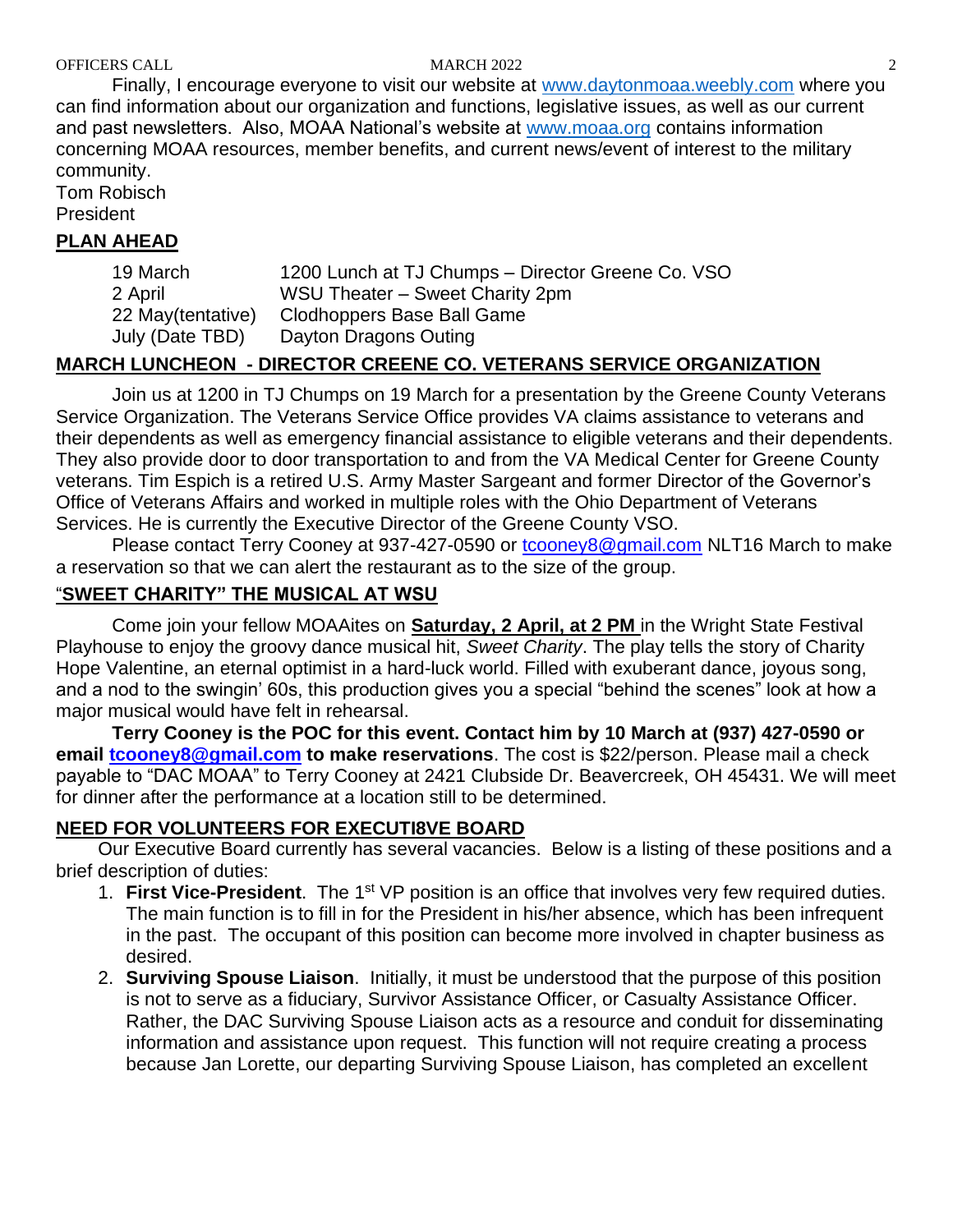and comprehensive pamphlet that contains substantial information concerning available services as well as contact information for all relevant agencies.

Please consider joining our Board; the future of our chapter is dependent upon individuals contributing to our operations. None of these positions require a sizeable time commitment, and you would engage with a pleasant and interesting group of your peers. New Board members are always welcome, and your knowledge and experience would bring new perspectives and strengthen our organization. The occupants of these positions are full voting members. If interested, please contact Tom Robisch at [trobisch63@gmail.com](mailto:trobisch63@gmail.com) or 757-327-1388 or any of the other Board members listed in the newsletter.

#### **OHIO COUNCIL OF CHAPTERS CONVENTION**

The Central Ohio Chapter is hosting the State Council's biennial convention from 13 – 15 May 2022. It will be held at the Quest Conference Center at 9200 Worthington Road in Westerville, Ohio, a northern suburb of Columbus. A block of rooms at the nearby Fairfield Inn & Suites is reserved for convention attendees. A shuttle service will be available for travel between these sites.

The activities on 14 May will be the primary focus for convention attendees. The convention organizers are still working on the schedule, but invited speakers include Lt Gen Dana Atkins, USAF (Ret), MOAA's President and CEO; LTG Michael Ferriter, USA (Ret), the President and CEO of the National Veterans Memorial and Museum in Columbus; MG Deborah Ashenhurst, USA (Ret), Director of the Ohio Dept. of Veterans' Services; MG John Harris, Ohio Army Nat. Gd., Adjutant General of Ohio; and Dr. Christopher Gelpi of the Ohio State University, Director of the Mershon Center for International Security Studies.

Please consider attending this event. The Central Ohio Chapter has set up at web page at [https://www.moaa-centralohio.org/moaa-ohio-state-convention/,](https://www.moaa-centralohio.org/moaa-ohio-state-convention/) through which one can book a room at the hotel and register at the convention.

### **MOAA GOLF LEAGUE**

**Attention All Golfers!** Believe it or not but SRING is coming. The sun is approaching the equator & every day brings more sun light except for those rainy days. The MOAA golf league will be starting soon (end of April or early May). We can always use more golf teams and subs. The league plays on Mondays except for holidays throughout the summer. We play 9 holes match play with handicaps based on your league play. All skill levels are welcome. Handicaps last year ranged 3 to 23. Membership in MOAA is the only requirement. For additional information or to sign up, contact Larry Pohl (937-477-5645) or Bob Emerson (937-545-4610). Dust off the clubs, find some balls & join the fun.

#### **FISHER HOUSE NOW RECEIVING SUPPLIES AGAIN**

Thanks to all MOAA DAC members who have supported WPAFB Fisher Houses. The Fisher House program recognizes the special sacrifices of our men and women in uniform and the hardships of military service by meeting a humanitarian need beyond that is normally provided by the DoD and the VA

The COVID impact this year has been hard on the finances of the organization but they have never closed their doors. Please consider making a tax-deductible donation by sending a check to Fisher



Nightingale House 417 Schlatter Dr Wright-Patterson Air Force Base, OH 45433. To make a contribution by credit or debit card contact FNHI Director Chris Stanley at [\(937\) 672-8724.](tel:(937)672-8724) With a lessening of restrictions. Fisher Houses can now accept deliveries of donated items; ..